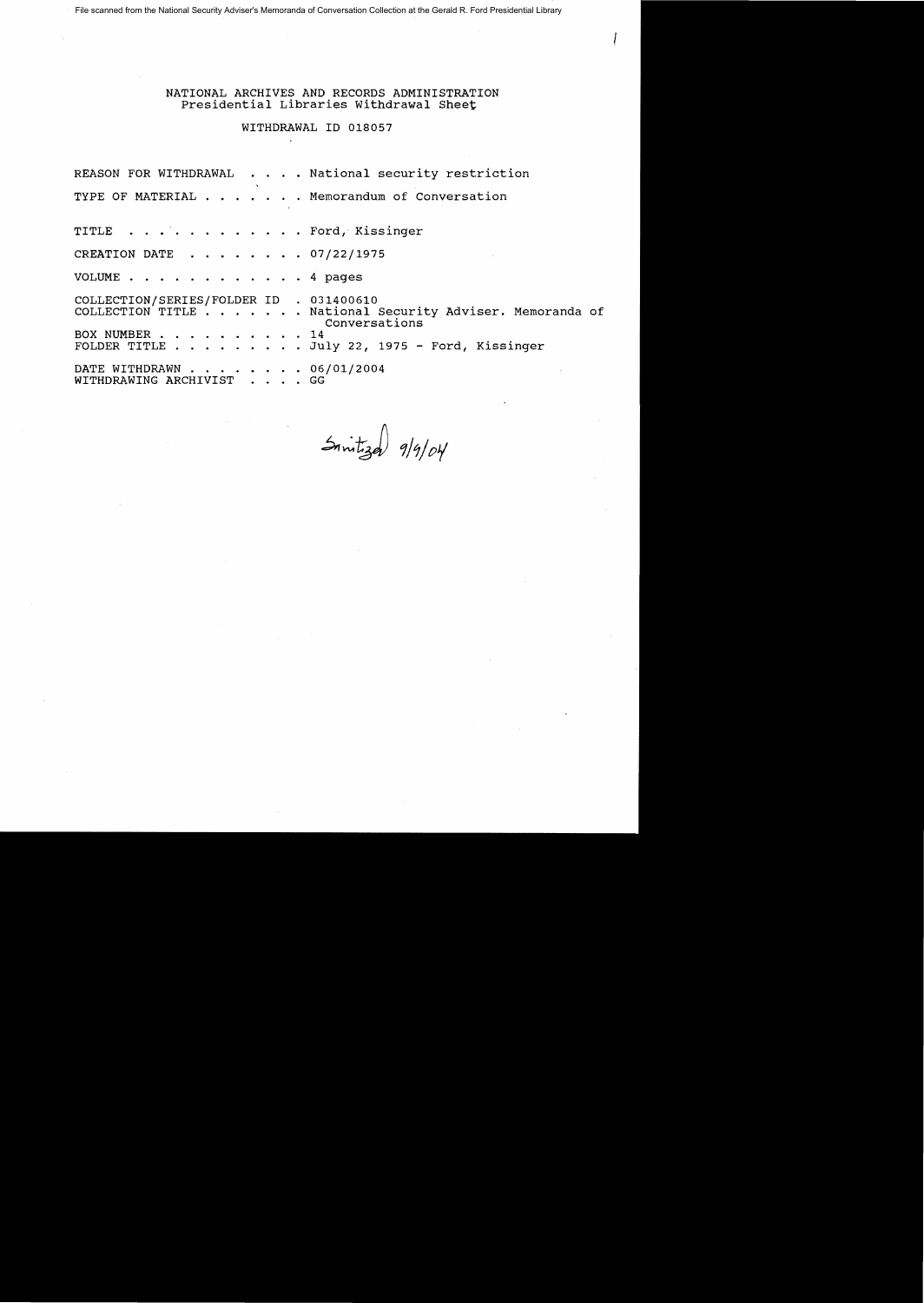Approved For Release 2004/09/09 : NLF-MOC-14-1-1-0

**MEMORANDUM** 

Pornown file

#### THE WHITE HOUSE

WASHINGTON

# -S<del>EGRET</del> /NODIS /XGDS

# MEMORANDUM OF CONVERSATION

| PARTICIPANTS:  | The President                                  |
|----------------|------------------------------------------------|
|                | Dr. Henry A. Kissinger, Secretary of State and |
|                | Assistant to the President for National        |
|                | <b>Security Affairs</b>                        |
|                | Lt. Gen. Brent Scowcroft, Deputy Assistant     |
|                | to the President for National Security Affairs |
| DATE AND TIME: |                                                |
|                | Tuesday, July 22, 1975                         |
|                | $9:45 - 10:38$ a.m.                            |
| PLACE:         | The Oval Office                                |
|                | The White House                                |
|                |                                                |
| SUBJECTS:      | Soviet grain; Mike visit; SALT; Middle East;   |
|                | CSCE                                           |

President: Hartmann says he wasn't asked a thing about Solzhenitsyn at Bohemian Grove. I think it is a Washington story.

Kissinger: Dobrynin told me they had already bough 10.2 million tons. On top of that they want another 10 million tons. I think we will pay for it; this is bigger than the previous deal, which was 17-18 million tons.

President: I told him we wanted to spread out anything over 10.

Kissinger: Dobrymin said this he saw as in the spirit of what you told him.

President: How can we do it?

Kissinger: Can't we dribble it out some way? Butz doesn't pay any attention--like so many others--to his orders, except in a legalistic way.

<del>SECRET/NO</del>DIS/XGDS

Henry A Kissinger CLASSIFIED BY EXEMPT FROM GENERAL DÉCLASSIFICATION / SCHEDULE OF EXPOUTIVE ORDER 11652 EXEMPTION CATEGORY 5 B

DECLASSIFIED, with portion example WTHORITY RACrevices 9/9/04; nsc/state grindling . NLF, DATE  $\frac{\mu}{4}$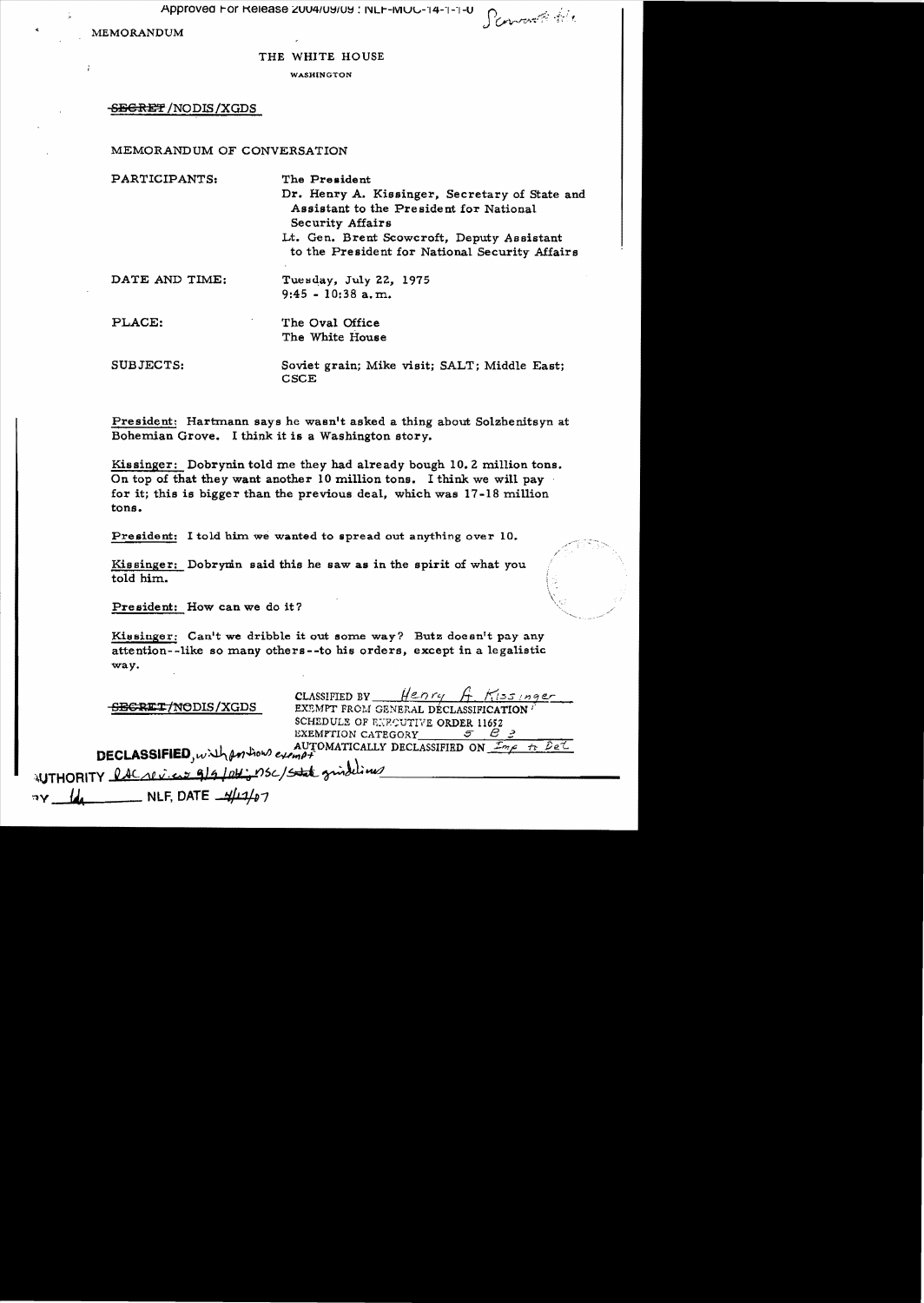# SEGRET/NODIS/XGDS

President: It is a chicken-and-egg problem. I could go to Dobrynin and then to Butz and the grain traders. Or visa versa.

Kissinger: Let's do it that way. I will find out first from Butz what is technically possible.

President: Good.

Kissinger: Miki. We must entertain Mrs. Miki. I suggest we do it the same way as Mrs. Rabin.

President: I agree. Betty will be tired.

Kissinger: SALT. The working people agreed yesterday to a joint options paper, then Schlesinger forbade it. They also took a tough line -- pocketing the [Soviet concessions on] verification. There was no move on cruise missiles or Backfire. They didn't like the missile limit and wanted it based on throw weight, not volume. I think we have to have a VP and NSC meeting on Thursday or Friday morning at the latest.

President: I think we have to get something to talk about. There is no way to get more through Congress. I want in writing what, if there is no agreement, what they would propose in terms of money, weapon systems and capability.

Kissinger: He wants to reject a ban on land mobiles.

President: You can't sell land mobiles in the U.S. Tell him I want that paper.

Kissinger: Now to our problem child -- the Israelis.

**25X1** 

I must tell you I think the Israelis are out to defeat you. Last Saturday I asked where we would go if Egypt rejected their proposals. Look at the tone of this Allon reply to me. [He hands the President the Allon message]. They shoot down with insolence every idea I threw out. Yesterday they said Egypt was mobilizing

**SEGRET/NODIS/XGDS**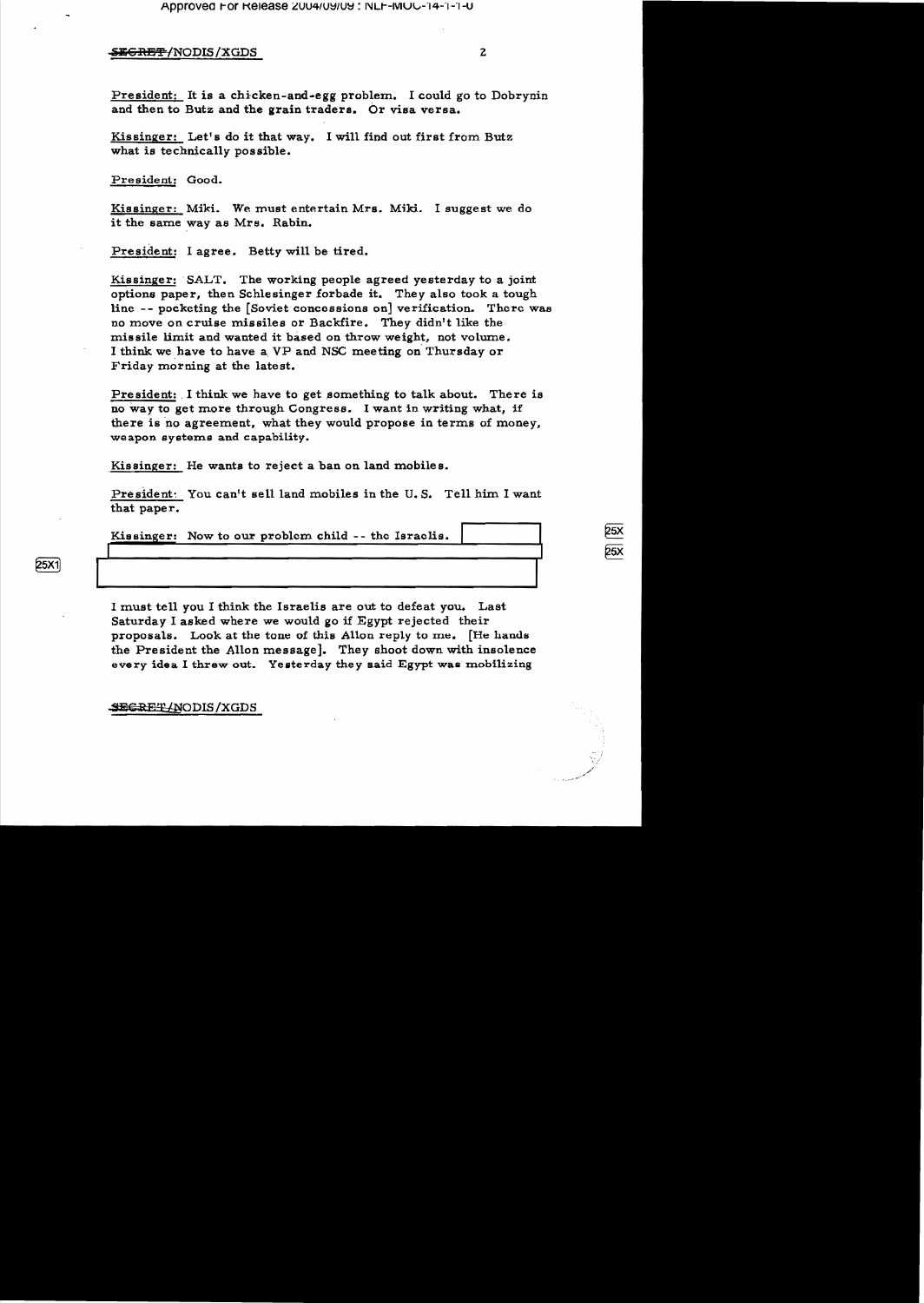#### **SECRET/NODIS/XGDS**

so they had to take defensive measures. That's arrant nonsense. [There was discussion of the Egyptian counterproposal]. The Israelis will turn it down. I think all they want is to be able to say they moved and to prevent you from claiming they were intransigent. If so, I think we must coldly move to an overall settlement. Not angrily--just say it didn't work.

President: What is the next step?

Kissinger: I will call Dinitz in and say that the tone of the notes is unacceptable. That you are unhappy with their maneuvering on the Jordan deal. And then give them the Egyptian position. They'll turn it down, but they may come back with their fallback.

We are in trouble on Jordan. Case and Javits will probably let six batteries go through now and when the other eight are ready, give the Congress another crack at it.

President: How about Jordan?

Kissinger: It may rip it with Jordan.

President: I think you must be firm with them. Tell them they have got to settle and by a specific time.

Kissinger: Their timing is great. We are going away [to Helsinki]. In September is Rosh Hashanah and Ramadan. I think we must insist on a solution in August.

President: I agree. It has gone on too long. Let me reiterate on how we can counter. We offered three stations; they asked for nine. We are willing to put them where they do good.

Kissinger: I'm beginning to think that if this isn't settled in August, you go on TV saying you must defend American interests. We tried our best but couldn't get common strategy with Israel.

If you get an agreement, you will get 25% of Jewish vote. If not, they will go wild against you, but you will get other votes.

President: We have dragged things out long enough.

**SEGRET/NODIS/XGDS**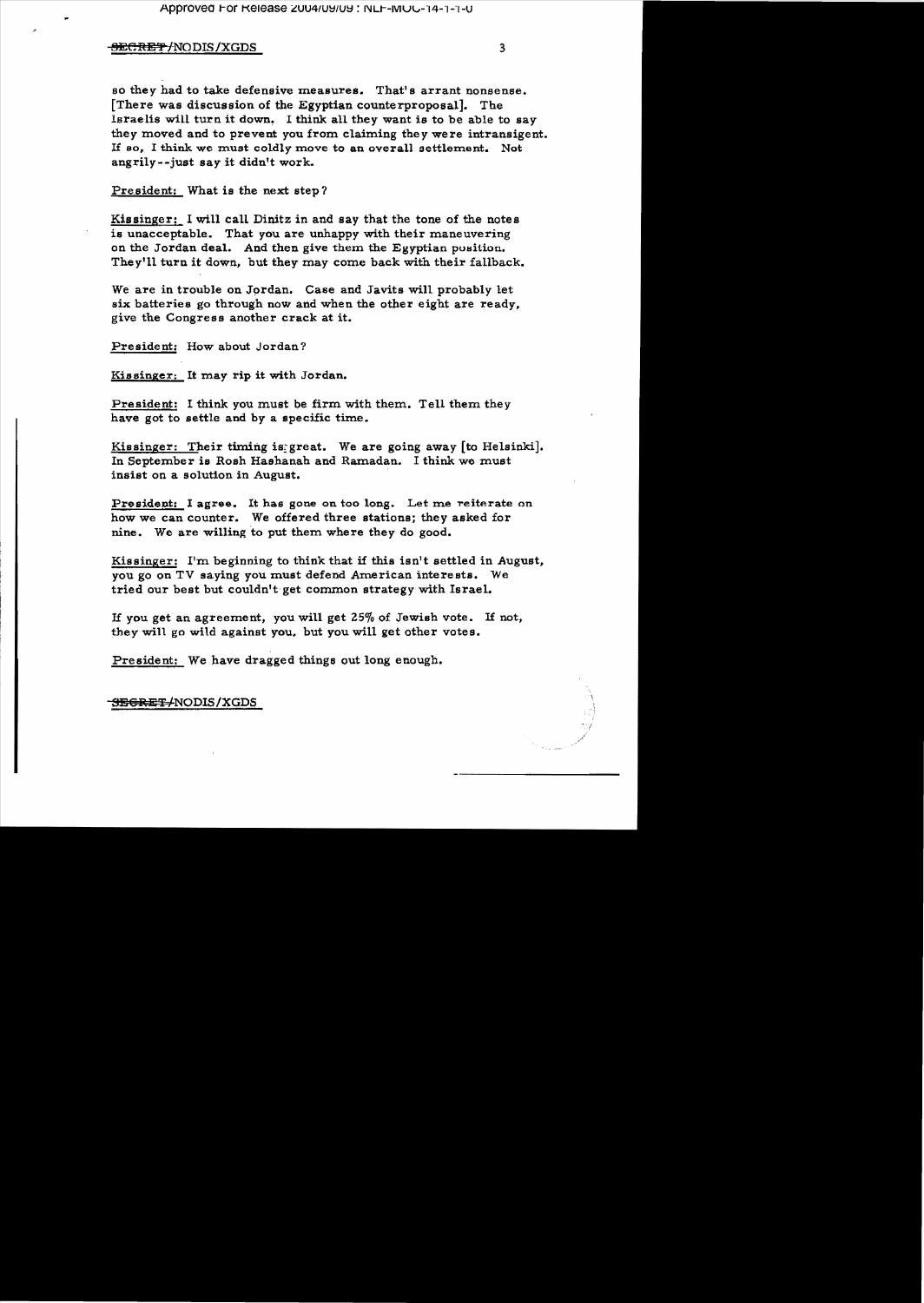E<del>GRET</del>/NODIS/XGDS

Kissinger: I regret ever entertaining the six stations.

President: We agreed to the three stations, not those other six. Someone brought this in -- a Baltic World Conference.

Kissinger: There is this story that CSCE sanctifies the borders in East Europe. It doesn't sanctify anything that was not already sanctified, and it provides for peaceful change. We will get good press briefings.

### SECRET/NODIS/XGDS